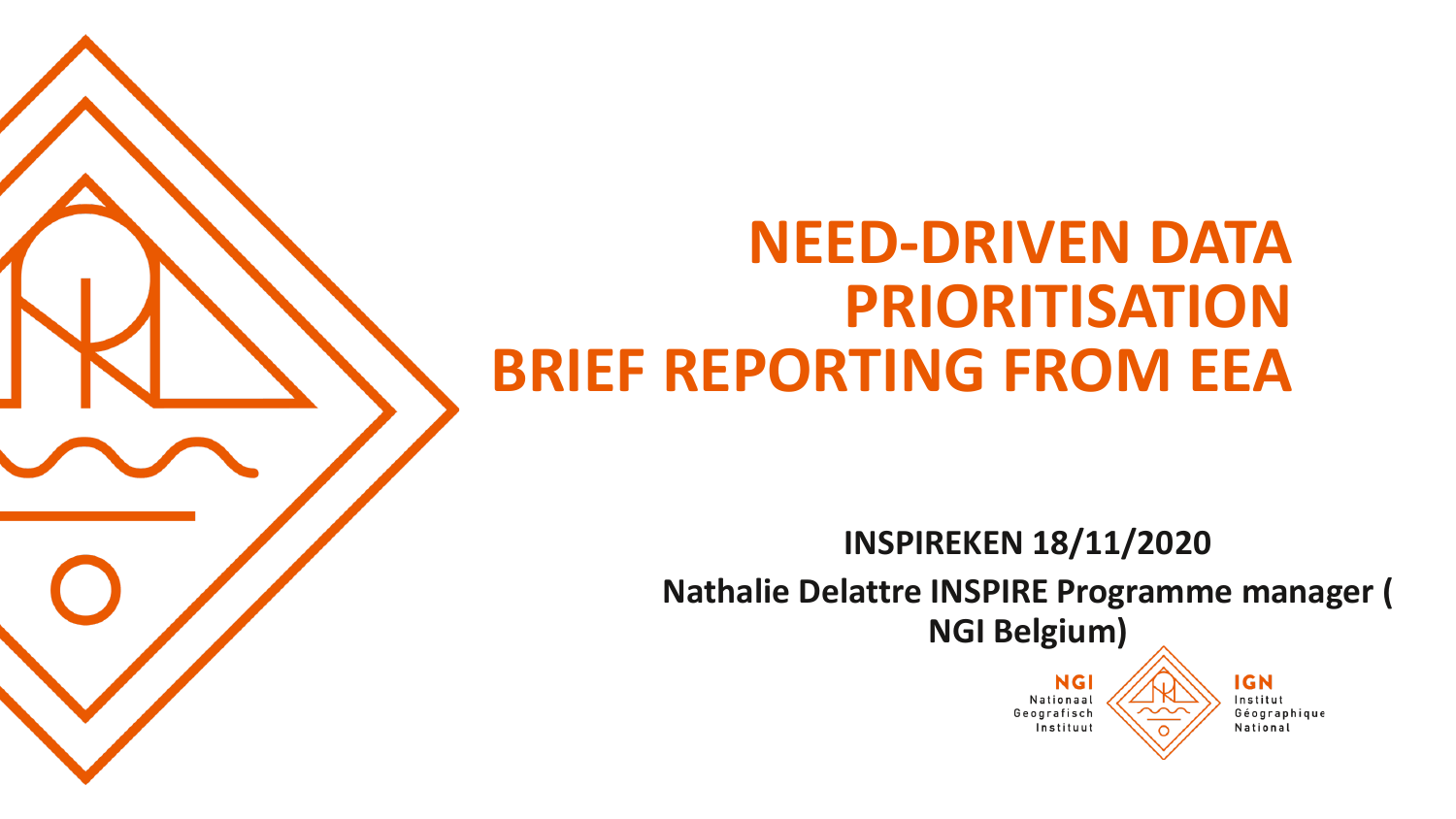### Agenda

- 1. Framework: WP 2021-2024
- 2. WGs presentation
- 3. Some MIG activities
- 4. Conclusion

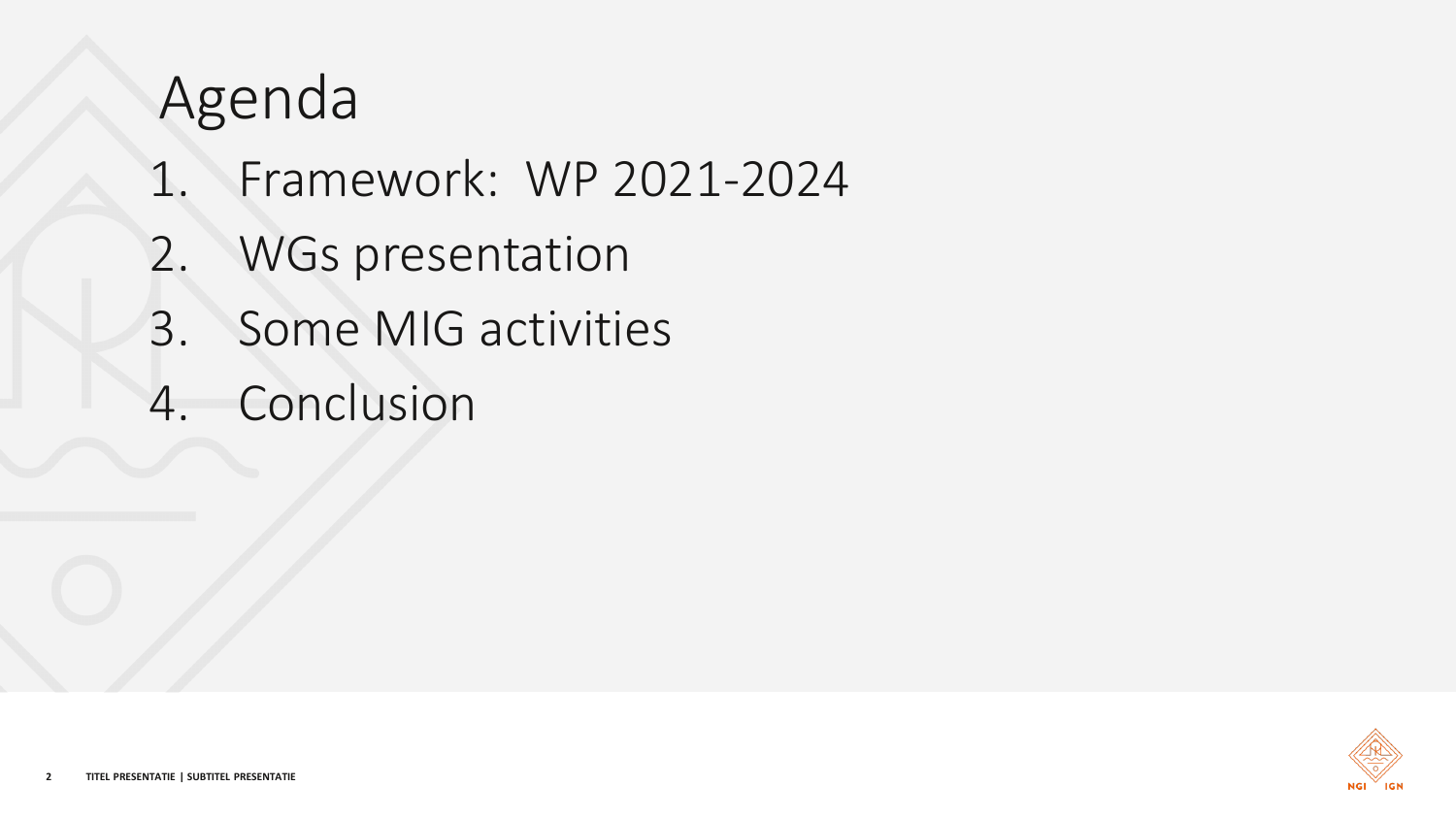## 1. The WP 2021-2024 and related actions

1.1 Develop a future vision for the role of INSPIRE in the Green Deal Data space

- 2.1 Define the INSPIRE "crown jewels" those data sets/themes
- 2.2 Focus implementation efforts to maximize availability, ensure interoperability and reach pan-European spatial coverage
- 2.3 Simplifying and mainstreaming the technical requirements
- 3.1 Transition from the current legal framework to a digital ecosystem for environment and sustainability.

| 1.1 | Towards a digital ecosystem for the environment and sustainability | Jordi Escriu      |
|-----|--------------------------------------------------------------------|-------------------|
| 2.1 | Need-driven data prioritisation                                    | Nathalie Delattre |
| 2.2 | Roadmap for priority-driven implementation                         | Nathalie Delattre |
| 2.3 | Simplification of INSPIRE implementation                           | Nathalie & Jordi  |
| 2.4 | Central INSPIRE infrastructure components                          | Jordi Escriu      |
| 3.1 | GreenData4all initiative                                           | Jordi Escriu      |

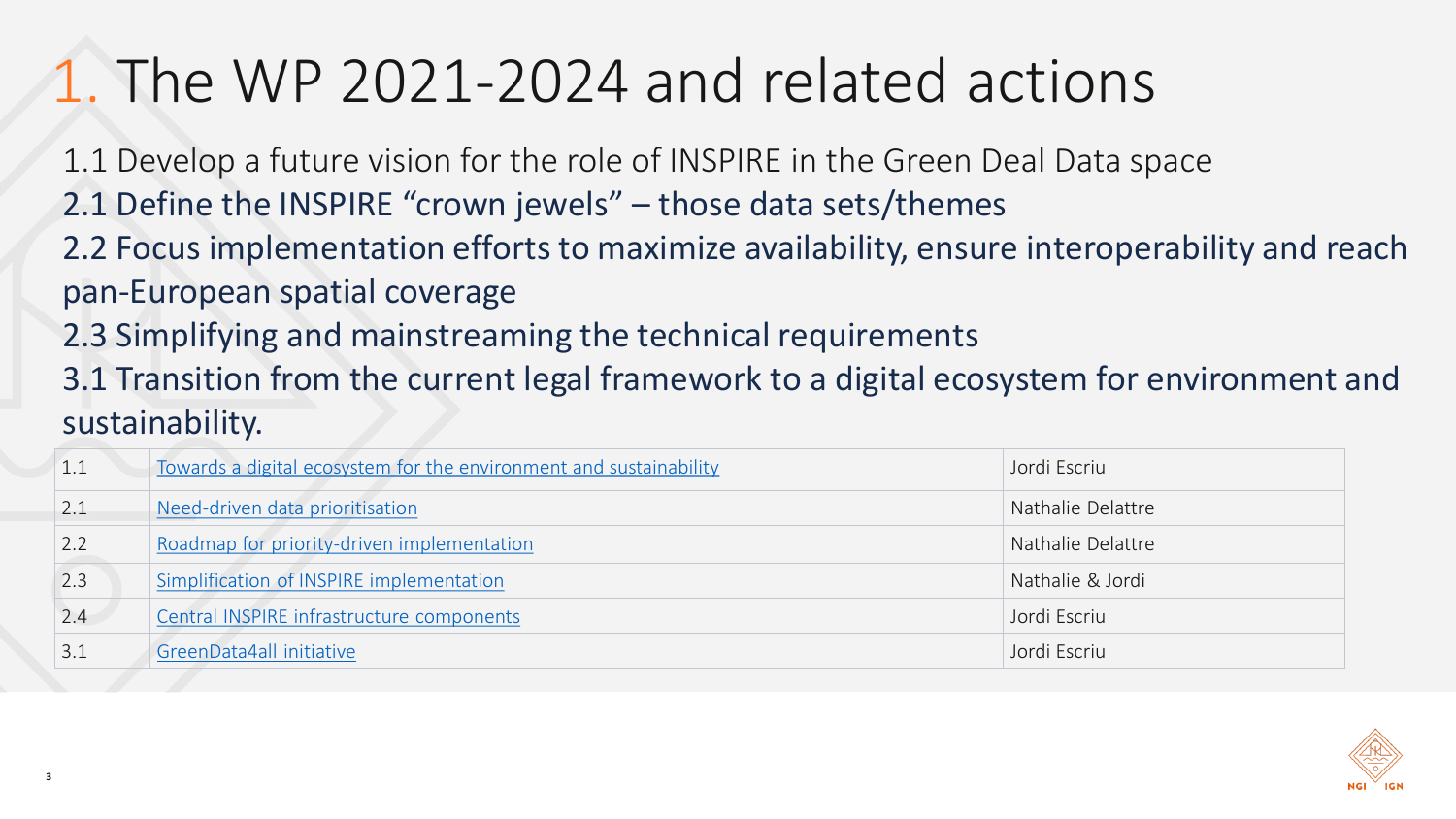#### 2.1 Action 2.1: Need-driven data prioritisation Issues:

- Harmonisation and full implementation for all data is considered cumbersome.
- Data offering not in line with users needs
- Main objectives:
- Drive further implementation : fit for purpose in line with real demand and use cases
- Support creation and availability of pan-European datasets and APIs (Environment , European Green Deal)
- Data prioritisation should satistify concrete needs (local -> european) e.g. priority list of datasets for e-Reporting -> SDGs
- In line with emerging legal frameworks : HVDs of Open data Directive

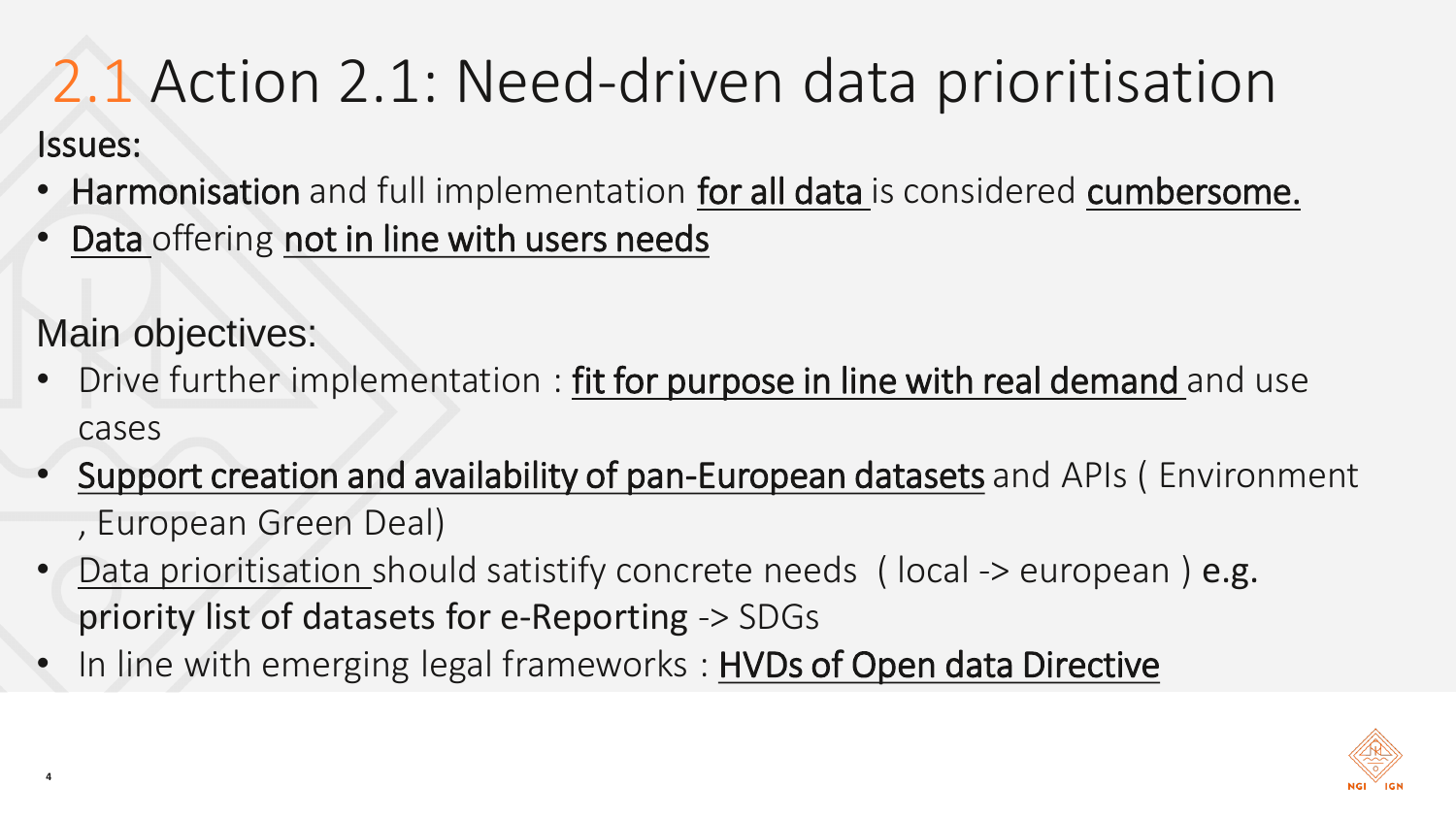# 2.2 Action 2.1 : Need-driven [data prioritisation](https://webgate.ec.europa.eu/fpfis/wikis/display/InspireMIG/Action+2.1+Need-driven+data+prioritisation)

#### Tasks:

- 1.Develop a **prioritisation methodology**.
- 2.Document data priorities (use case(s), data requirements, reuse capacity …) and demonstrate possible data usage.
- 3.Manage data **priorities as list(s) of priority INSPIRE datasets** (e.g. priority list of datasets **for e-Reporting, core data sets, High Value Datasets**) and develop guidance for their implementation.
- 4.Identify, discuss and remediate priority data implementation issues e.g. by **considering or proposing alternative data sources** (e.g. Copernicus, open source data) to complete **pan-European availability.**
- 5.Support fast-track data requests, e.g. based on the European Commission request for spatial data.
- **6.Monitor** the **availability** of the data priority datasets in the INSPIRE Geoportal.

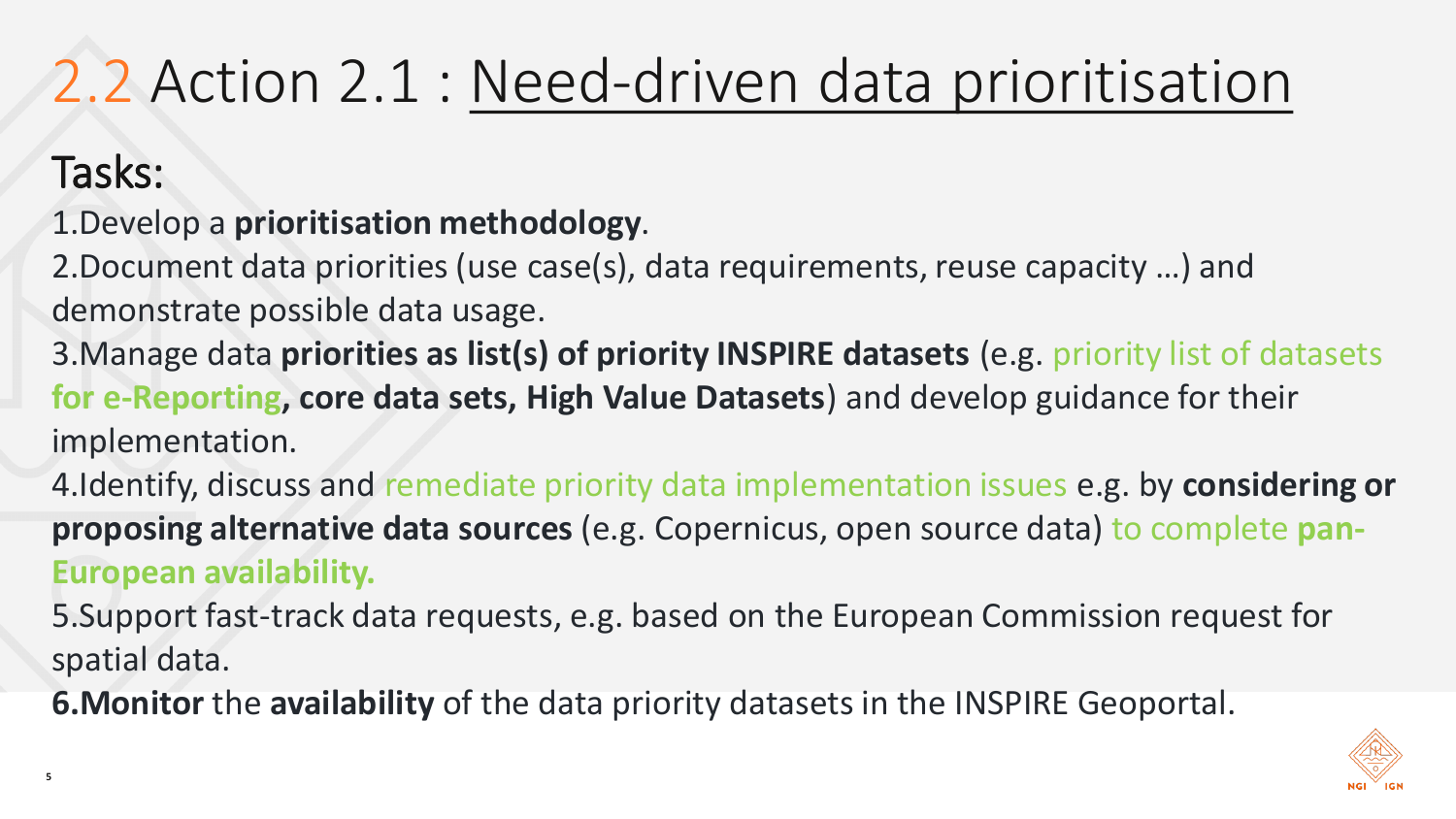## 2.3. WorkGroup 2.1 and schedule

- Members: lead by DG ENV and EEA, with contribution by the JRC, Member States, EFTA Member States and European Commission DGs, depending on use cases: Eurostat, DG CNECT and DG AGRI.
	- First meeting in May 2021
- Main contact: Stefan Jensen(EEA)

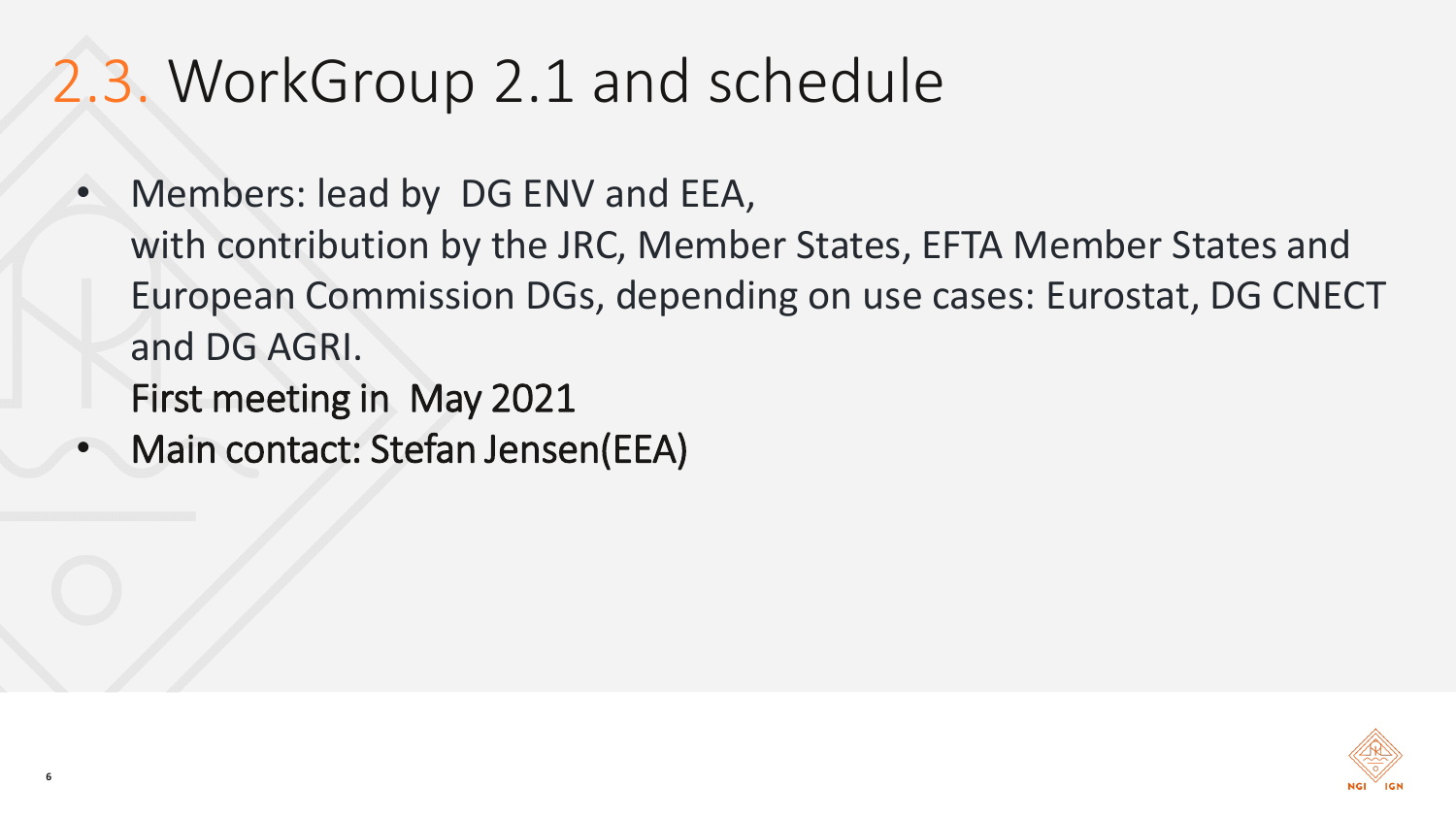#### 2.4 Action 2.2: [Roadmap for priority-driven](https://webgate.ec.europa.eu/fpfis/wikis/display/InspireMIG/Action+2.2+Roadmap+for+priority-driven+implementation) implementation

Work together in line with the data prioritisation effort (2.1) Towards a simplification efforts in matter of harmonisation Tasks:

- Task 1: Identifying the **flexibilities of the legal framework**, building on previous **simplification** efforts.
- Task 2: Develop **implementation maturity levels** based on the level of interoperability, data priorities and identified legal flexibility (incl. legal validation)
- Task 3: Impact **assessment of the proposal** on existing and future implementation.
- Task 4: **Develop good practices** to support a common understanding and facilitate a common implementation of the maturity levels. Pilot the proposed maturity levels on selected data sets.
- Task 5: **Draft guidance** (legal, political, technical) on application of maturity levels. Task 6: Gather recommendations for future improvements to the legal framework

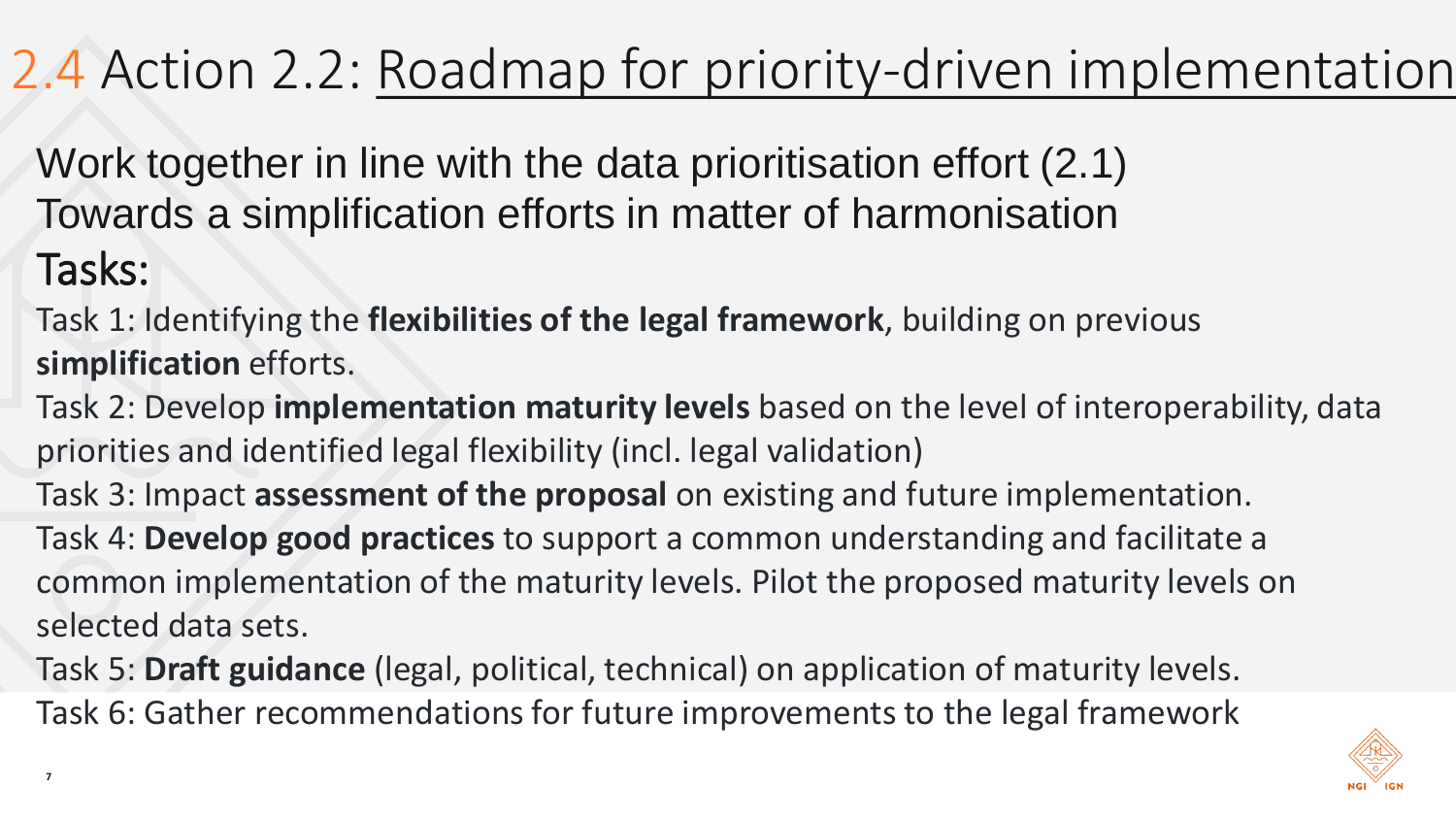## 2.5. Action 2.2 :WorkGroup and schedule

- 10 experts from 8 Member States have joined the subgroup: NL, ES, PL, CZ, SK, AT, EL, FR
- First meeting in May 2021

**8**

- Mini-Workshop in June 21 wth MIG members on harmonized /non-Harmonised data issue.
- Next meeting in November 2021
- Main contact: Joeri Robbrect(ENV)

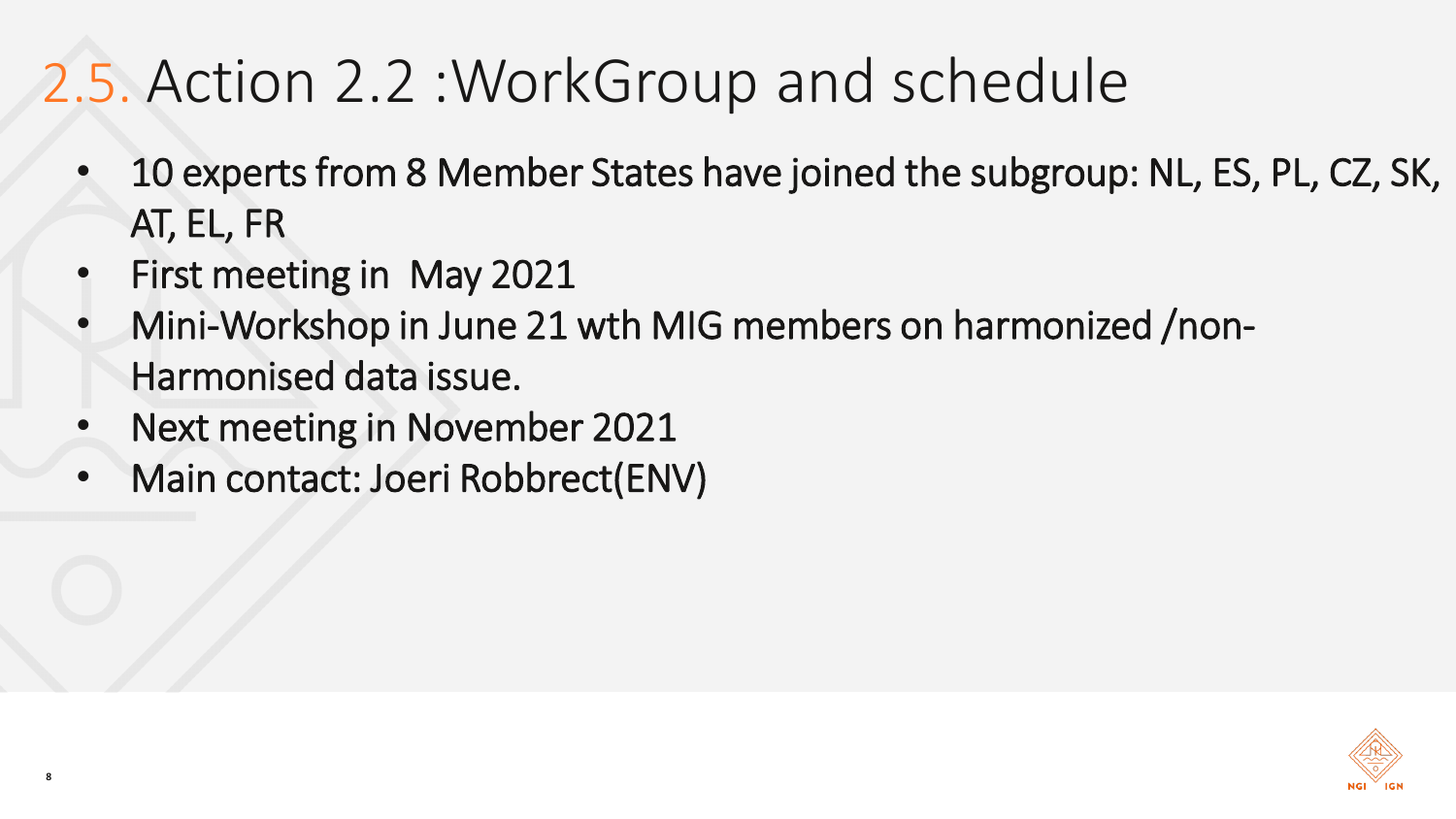# 3. Activities ( some results)

- 1. Priority list of datasets for e-Reporting and harmonization (2.1)
- 2. Activities to pan-European data harmonization (2.1)
- 3. Mini-workshop on harmonized and non-harmonized datasets (2.2)

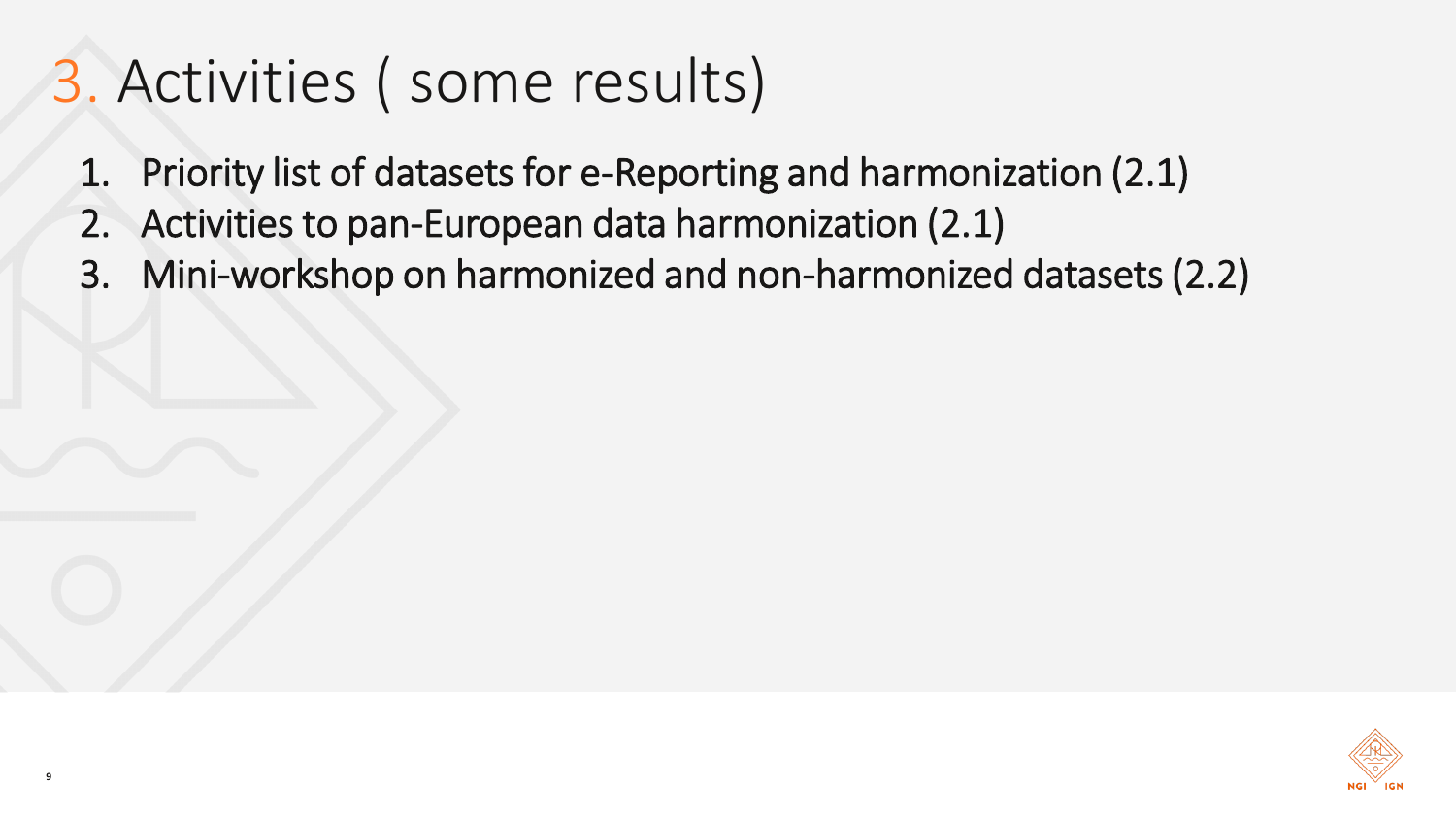# 3.1. Priority list of datasets for e-Reporting (MIWP Action 2.1)

- 1) Issues on INSPIRE data schema and data harmonization (Ex: Air Quality Directive)
- INSPIRE data schema not fit for ( info split into several themes ..)
- Need for modeling raster data (raster data not well implemented in many themes)
- 2) Data harvesting process in Reportnet 3.0 ( in development)
- Harvesting of INSPIRE compliant data ( PS)
- Generic data harvesting ( to be applied to different reporting)

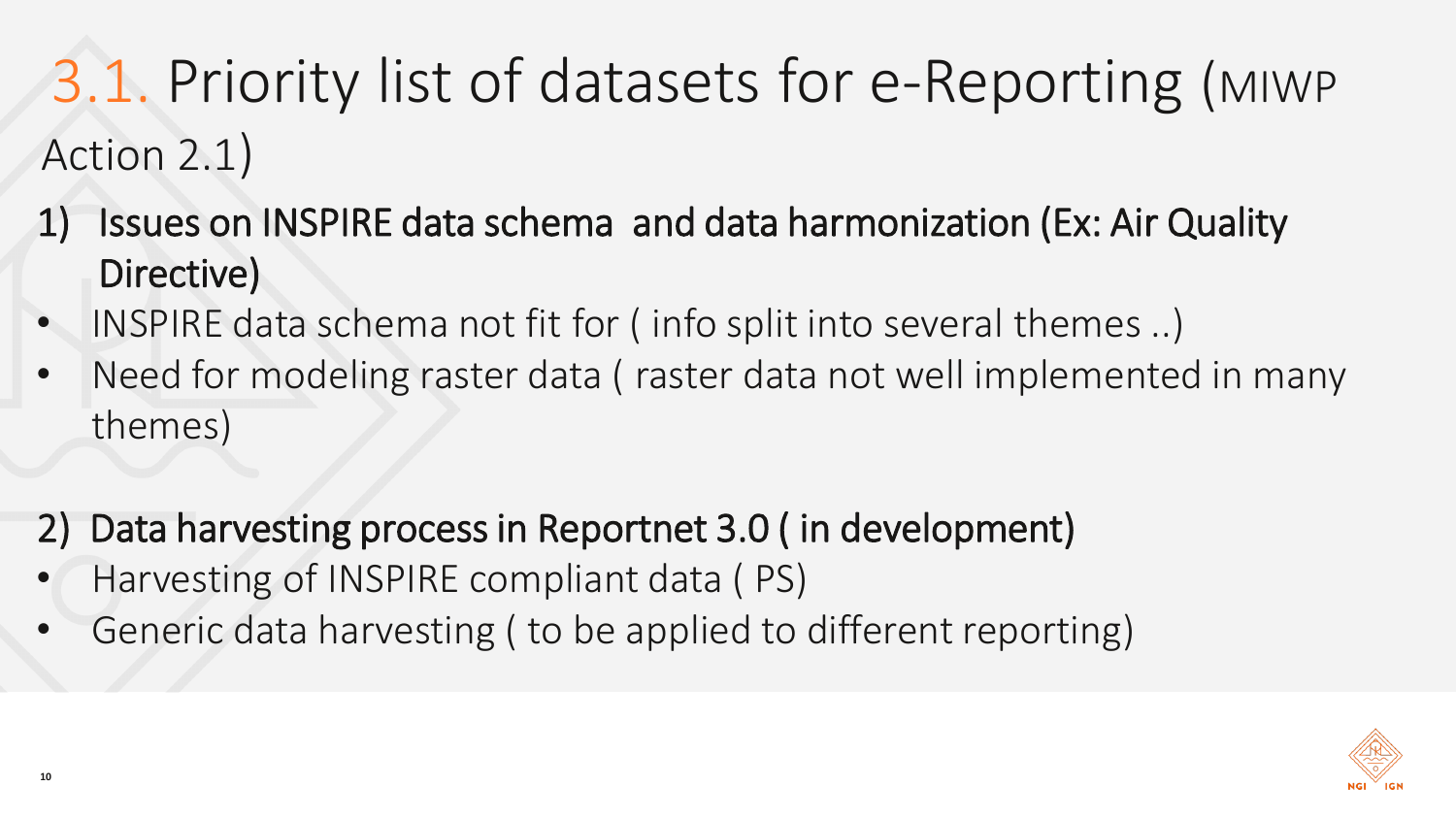#### 3.2 Harmonised European Data Model (MIWP Action 2.1)

# **Environmental Noise Directive – new reporting mechanism**<br>• **Adopted Implementing Decision** - setting up a mandatory data repository and a

- mandatory digital information exchange mechanism
- **Conceptual level:** spatial data aligned with INSPIRE data specifications
- Reporting data flows and noise topics are discussed in Eionet NRC Noise

#### **Reportnet 3.0:**

- Reporting data flows will be implemented until end of 2021 ۰
- Data flows will be progressively open for testing ٠
- Reporting dataflow of major roads, major railways, major airports ٠ and agglomerations is currently open for testing (spatial data)
- Official reporting of strategic noise maps in 2022 ۰
- Geospatial data encoding: GeoPackage
	- Presented to the INSPIRE Working Group on GeoPackage
	- Contribution to the INSPIRE alternative encoding development
- More information: https://www.eionet.europa.eu/reportnet/docs/noise





**11 TITEL PRESENTATION**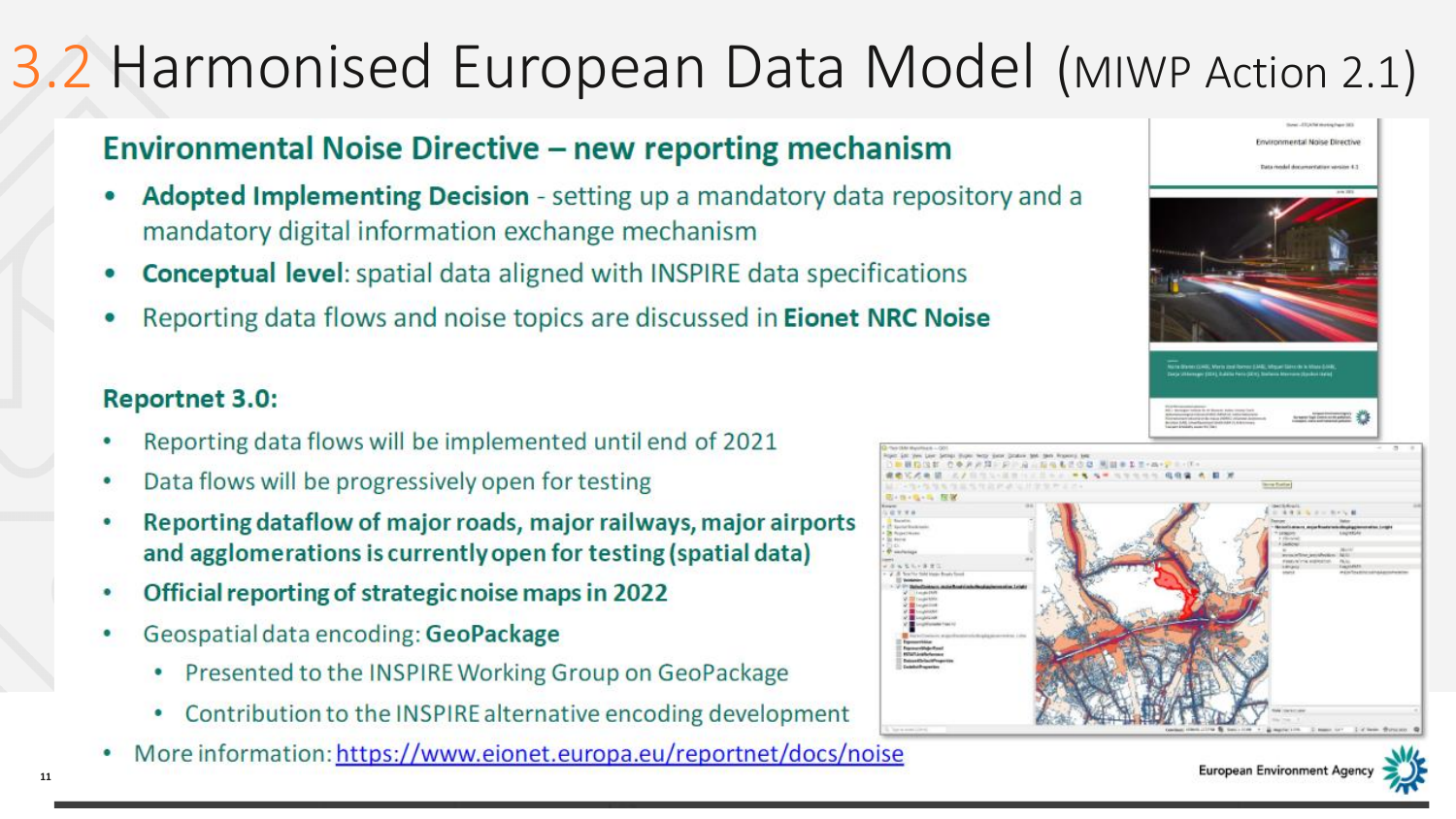3.3 Mini-workshop on harmonized and non-harmonized datasets (MIWP Action 2.2)

#### Aims:

- Common understanding of minimal harmonisation efforts and interoperability requirements within the boundaries of the current legislative framework.
- The possibility for publishing non-harmonised datasets ( on the INSPIRE geo-portal)

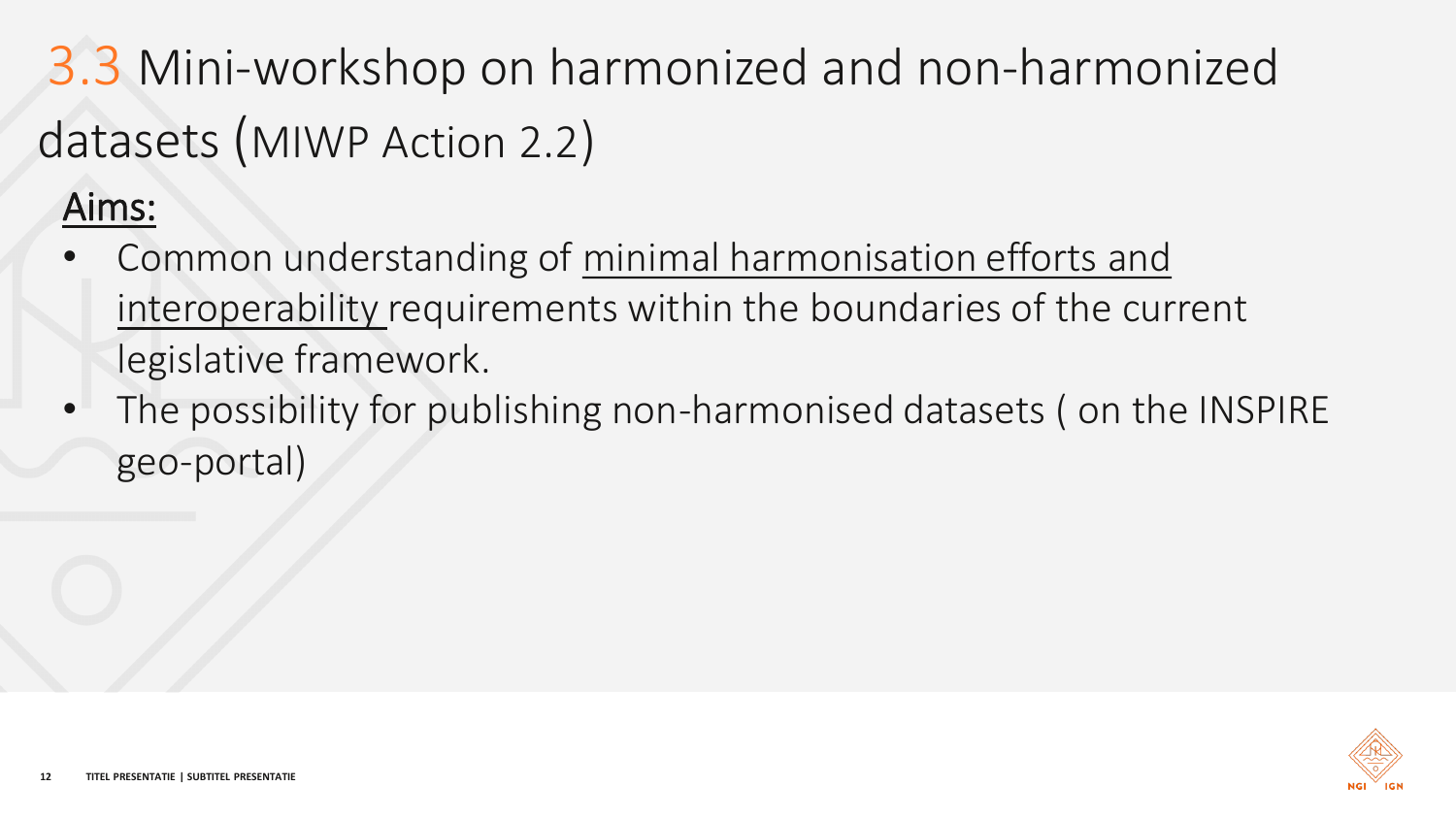3.4 Mini-workshop on harmonized and non-harmonized datasets (MIWP Action 2.2)

General outcomes:

- Rich non-harmonized data for national/regional/local use cases should be published under INSPIRE.
- Impact on Member States, Tools and infrastructure should be zero or minimal.
- Need for technical flexibility supporting different approaches
- Look for a legally sound solution (compliant with the current legal framework) supporting a proportionate harmonization effort in line with the data prioritization
- Possible options to explore:
	- change calculation of the data compliance indicator in the reporting
	- use "where practicable" for more targeted data harmonization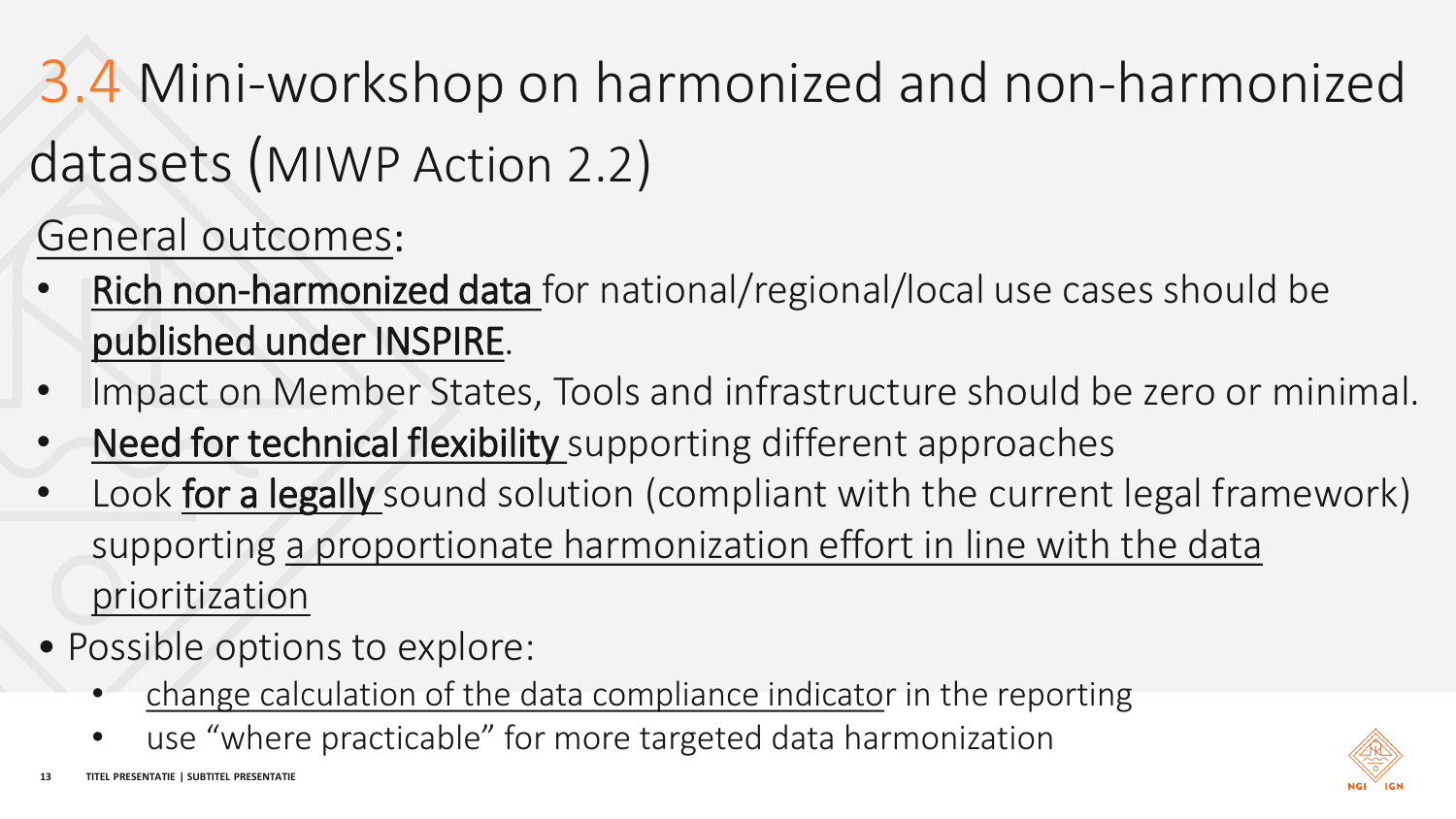#### 4. Conclusion

- Select a list of datasets to be INSPIRE compliant that meet users' need
- Specific needs for Pan-European datasets
- Define different level of INSPIRE compliancy
- Simplification in implementation
- In the limits of the legislation framework or ...?
- No additional burden in implementation/ build upon what is existing